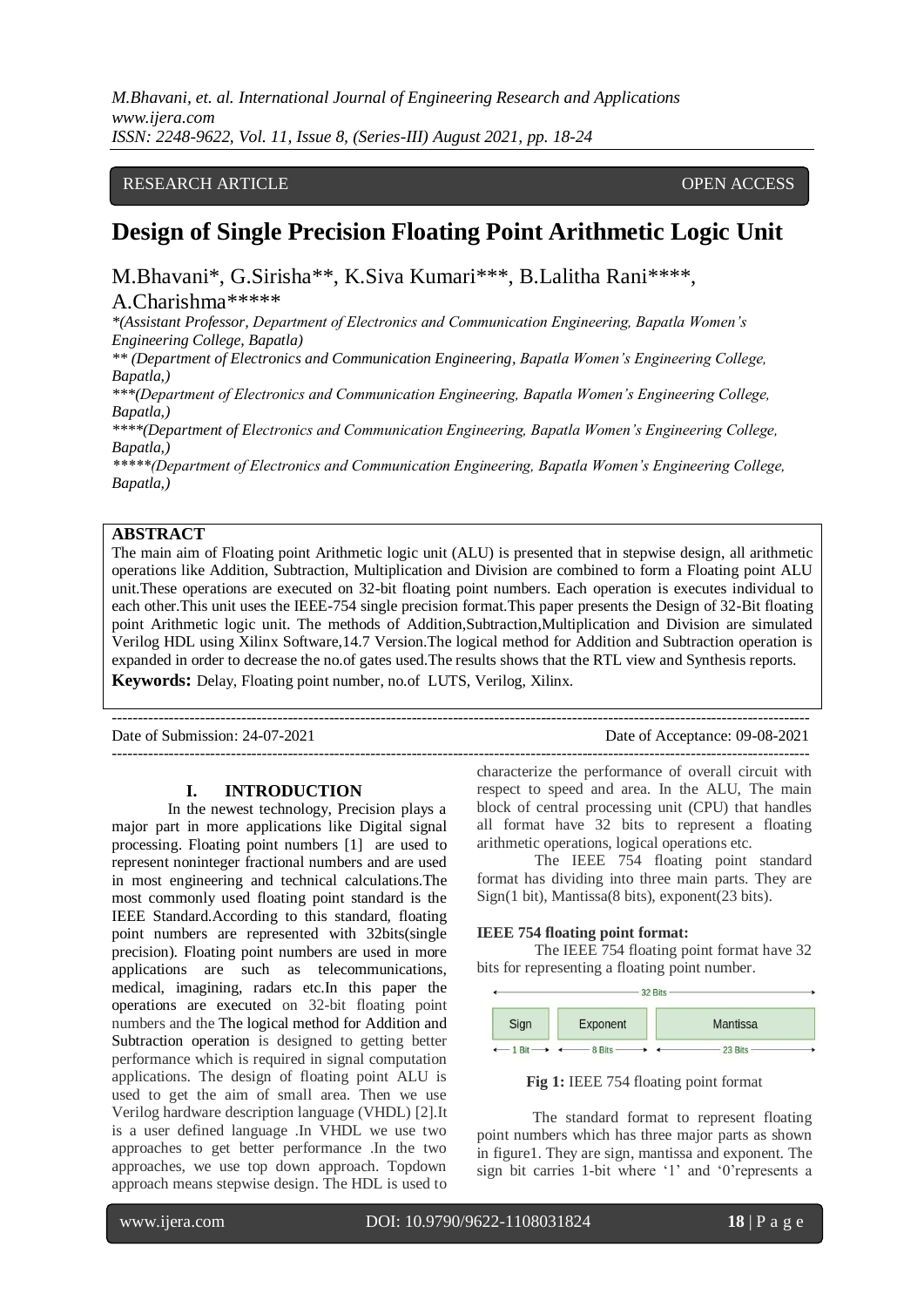positive and negative number [2]. The mantissa is also known as floating point number or significant, it carries much no.of bits. which carries 23 bits. It represents precision bits of numbers [2]. The

### **II. OLDER DESIGNS 1. Floating point fused Add-Subtract unit**



**Fig 1:** Computer Architecture of Floating point fused add subtract unit

The architecture of the fused add-subtract unit is shown in figure 1. It is derived from the floating-point add unit. The exponent difference, significant shift and exponent adjustment functions can be performed once with a single set In Fig 1 shows the architecture of the fused add-subtract unit,

exponent carries 8 bits it represents both positive and negative [2]. Floating point numbers are of four types of exceptions. They are Overflow, Underflow, Division by zero, Invalid operation [3]. the blocks with white background are the same blocks used for a single floating-point add operation. The blocks with green background are additional blocks used to perform the subtract operation, and the blocks with yellow background are similar to the floating point add blocks, but with extended functionality to calculate the sign and exponent for the new subtract operation.

 It detects the effective operation based on the signs of the two operands and the intended operation [4]. It also generates guard and pre-sticky bits that aid in the proper rounding of the final results. In a parallel conventional implementation of the fused add-subtract such as that two floating-point adders are used to perform the operation [4]. This approach is fast, however, the area and power overhead is large because two floating point add/subtract units are used.

 In a conventional implementation of the fused add-subtract one floating-point adder/Subtractor is used to perform the operation in addition to a storage element to store the addition or subtraction result. This approach is very efficient in terms of area. However, due to the serial execution of both operations, the time needed to get both results is twice the time needed by the parallel approach. Also since a storage element is used, it adds slightly to the area and power overhead, through two floating-point adders operating.

 Two inputs of 32 bits are applied at the input of the unit. This unit passes 23 bit mantissa of both the inputs to a multiplexer. The 8 bit exponents are also given to an Exponent Comparison block. This comparison block generates a control signal to pass one of the mantissa of lower exponent value to the shift register. Therefore for normalizing, the result is given to a Rounding/Normalizing block. The circuit has Rounding/Normalizing block for normalizing the resulting number. In addition/subtraction block, the result may overflows and generates one carry/borrow bit. The rounding is done by shifting the result to 1 bit right and raising the exponent by 1. The exponent is raised in the exponent adjustment block. The final rounded result, adjusted exponent and the final sign bit are passed to the output of the add-subtract unit i.e. sum and difference.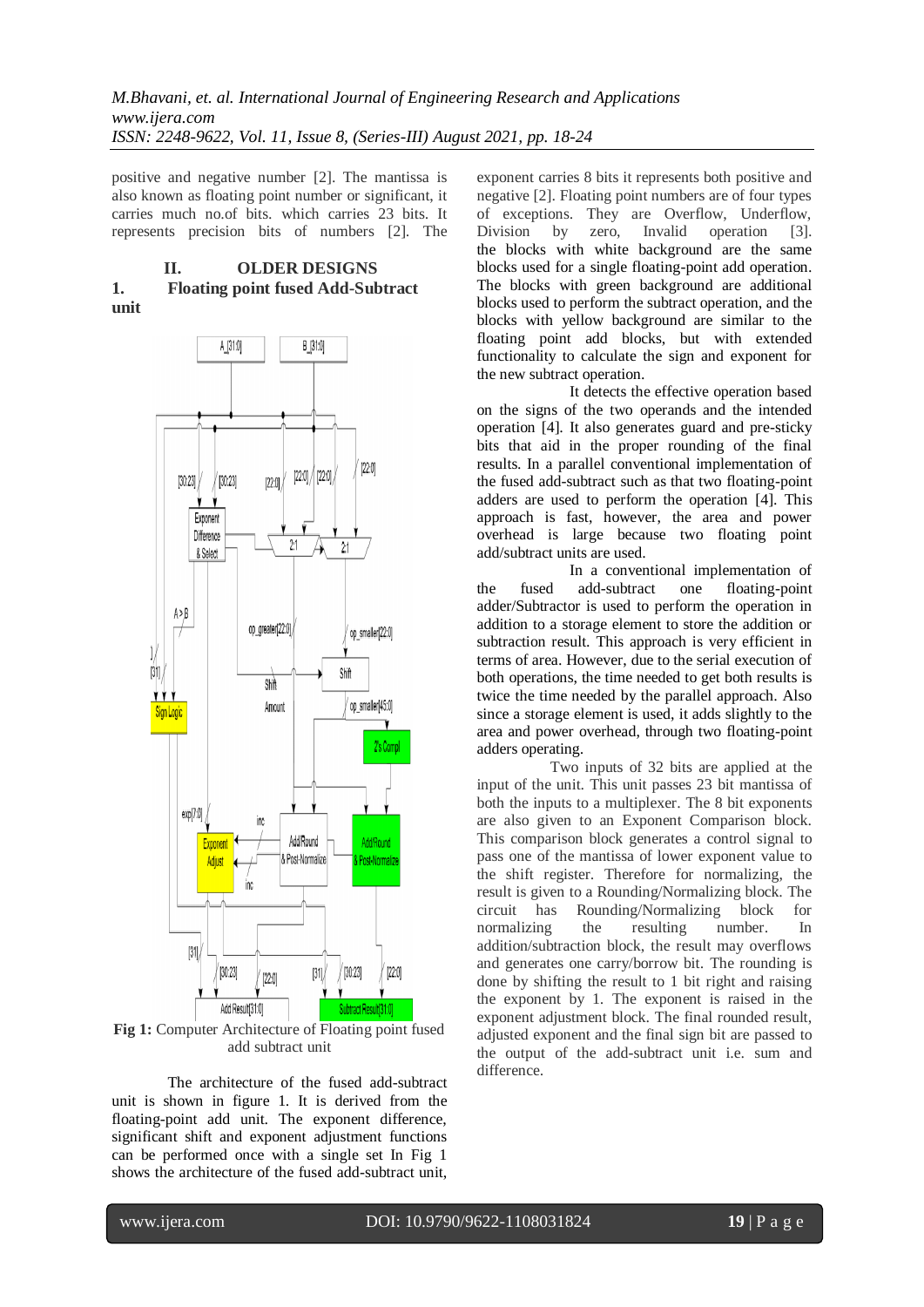

Fig 2: Computer architecture of floating point Dot-Product unit

The architecture of the fused dot-product unit is shown in figure 2. It is derived from the floating-point add unit. The exponent difference, significand shift and exponent adjustment functions can be performed once with a single set of hardware, with the results shared by both the add and the subtract operations in fig.3. New add and normalize blocks are needed for the new subtract operation. It shows the architecture of the fused add-subtract unit, the blocks with white background are the same blocks used for a single floating-point add operation. The blocks with green background are additional blocks used to perform the subtract operation, are similar to the floating point add blocks, but with extended functionality to calculate the sign and exponent for the new subtract operation. Since two operations are explicitly performed for sum and difference results (e.g., if the addition is used for the sum, the subtraction is used for the difference), the addition and subtraction are separately placed and only one LZA and normalization (for the subtraction) is required.

Assuming both sign bits are positive, the addition and subtraction are performed separately. Then, two multiplexers select the sum and difference with the operation decision bit, which is the XOR of the two sign bits. This will realize their Dot-product format of multiplication and sum them again to make as FDP for better than serial implementation. This FDP will increase the efficiency of FFT implementation.

In the FDP unit that is shown in above figure, a multiplier tree, an aligner in addition to 4:2 reduction tree are added to a conventional FPM to perform the dot-product operation. The remaining components of the FPM are used as is which results in a significant area reduction compared to the conventional implementation [5]. Although it is not especially attractive, a system could use this unit to replace a floating-point adder and a floating-point multiplier. If operands B and D are set to one, then the unit will perform addition only with simple data forwarding multiplexers for operands A and C to skip the multiplication trees. The speed of the addition will be one multiplexer delay more than a discrete floating-point adder [5].

In these both architectures cannot peform all arithmetic and logical operations. So we can perform all arithmetic operations, We can use Arithmetic logic unit (ALU).

# **III. PROPOSED METHOD**

#### **1. Architecture**

Arithmetic unit performs Arithmetic operations on floating point numbers consist of addition, subtraction, multiplication and division. The operations are done with algorithms similar to those used on sign magnitude integers (because of the similarity of representation) — example, only add numbers of the same sign. If the numbers are of opposite sign, must do subtraction.

The Addition, Subtraction, Multiplication and division have been executed by the 32-bit floating point ALU as shown in figure 1. Pre Normalization blocks have been used. First block is used for the addition/subtraction and other for multiplication/division operations [6] . The Mantissa part has been normalised by the post normalization unit [6]. Then the final result is obtained. Two IEEE 754 32 bit operands have been taken to do the arithmetic operations. Eventually the exceptions occurred have been detected and handled by using handling. The Exception handling are of two types. They are one is Over flow and another one is Underflow. First one is overflow that occurs in Addition and underflow occurs in Subtraction.

Overflow is said to occur when the true result of an arithmetic operation is finite is said to occur when the true result of an arithmetic operation is finite but larger in magnitude than the largest floating point number which can be stored using the given precision. Underflow is said to occur when the true result of an arithmetic operation is smaller in magnitude (infinitesimal) than the smallest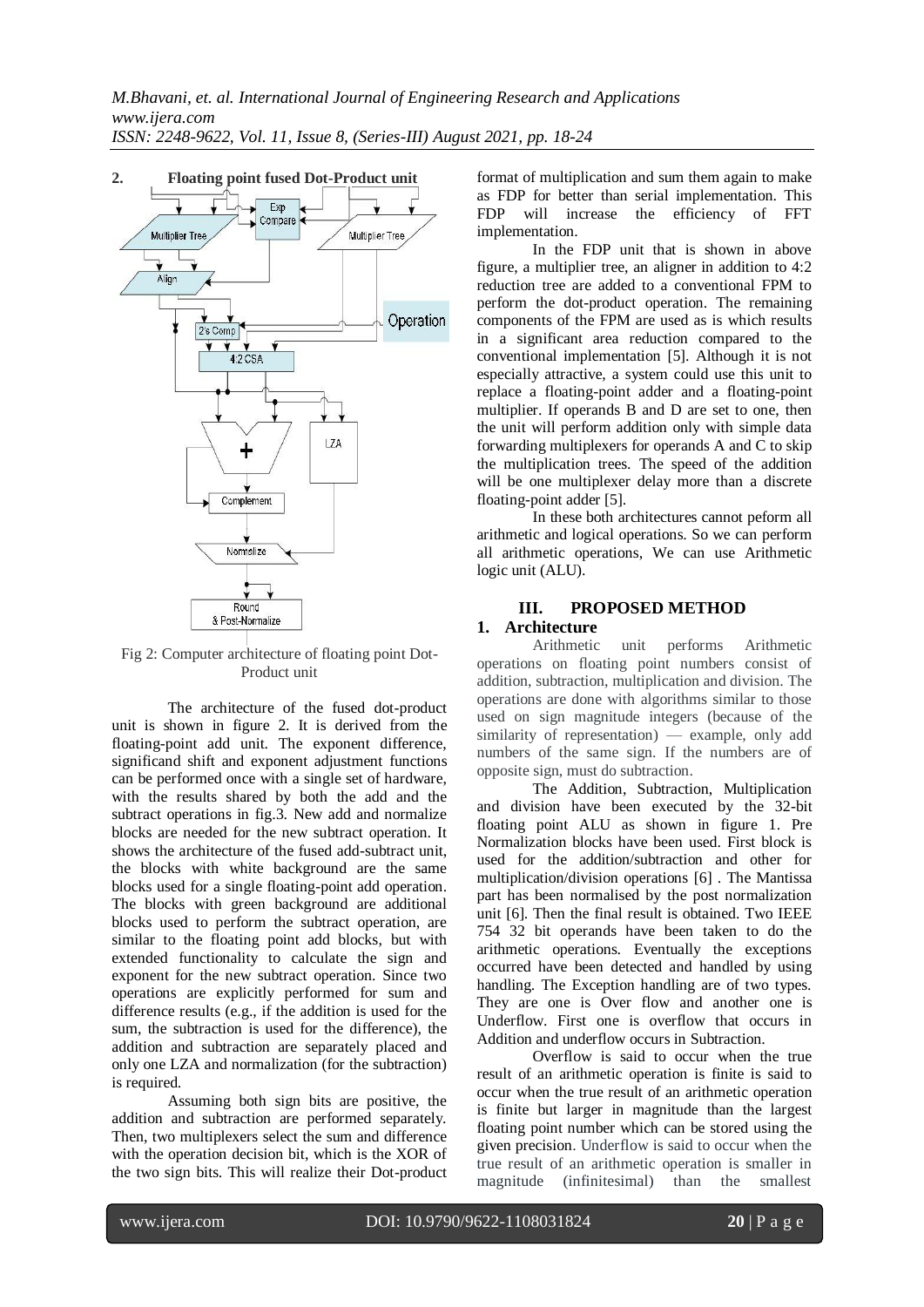normalized floating point number which can be stored. Overflow can't be ignored in calculations whereas underflow can effectively be replaced by zero. These exceptions are handled by using exception handling block. If there are no exceptions then we get final result. In such cases, the result must be *rounded* to fit into the available number of M positions. The extra bits that are used in intermediate calculations to improve the precision of the result are called *guard bits.* It is only a tradeoff of hardware cost (keeping extra bits) and speed versus accumulated rounding error, because finally these extra bits have to be rounded off to conform to the IEEE standard.



Fig 1: Floating point ALU Architecture

- **2. Flowcharts**
- **2.1 Addition and Subtraction**





The flow chart for Addition and Subtraction as shown in figure 2.1. Here duplet scopes be allowed transpire occupy measure. One and other ivalues exist matching indication, Both MSB bit perhaps to '1' or '0' (Balnace of contrasy forces).Although the pair of ivalues exist non identical indications, especially be MSB of only integer added is '1' (positive) and the MSB of other is '0' (negative).In the first place require to inspect effective indication of twain numbers if the signal of pair digits possess are non identical execute two's complement for the MSB number having '1'.Behind Adding performance takes place carry out one and the other digits.

 First step is to take two floating point numbers using IEEE 754 standards. Now we separate mantissa, exponent and sign bits. Next we go to exponent compare circuit. It performs the comparision operation of two exponents. If we have a exponent difference we perform left shift operation, Otherwise just pass the values of exponent and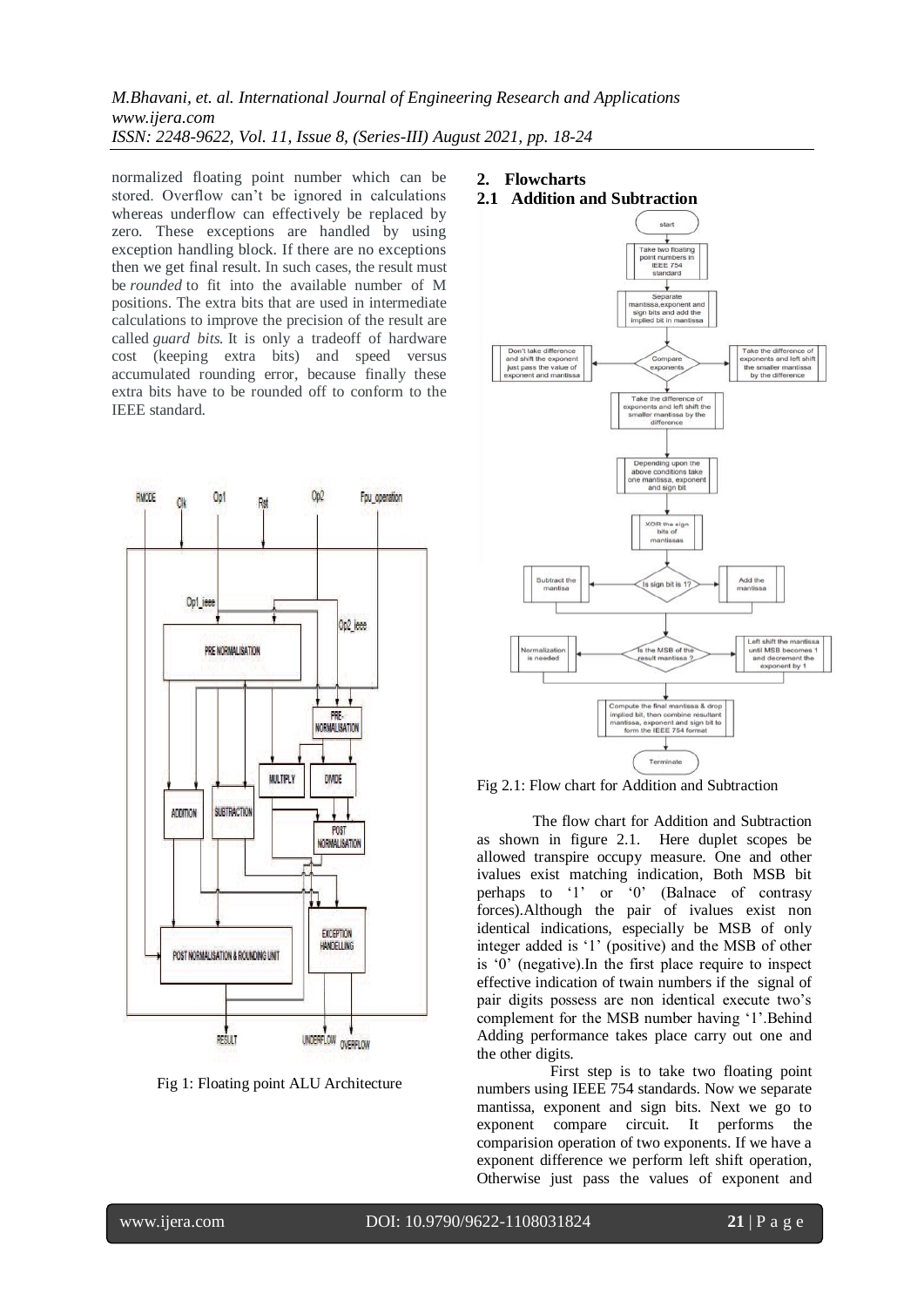mantissa. There are two possibilities that may occur while computing two 32-bit floating point numbers. By depending on sign bit, we perform arithmetic operation. If both operands are same sign, Their MSB could be either '1' or '0' (Positive or Negative). When both operands are of different signs, that is MSB of one operand is '1' (Positive) and the MSB of other is '0' (negative).We need to check the sign of two floating point numbers. If the sign of both numbers are different, then we perform one's complement plus one operation for having MSB is '1'. After Addition operation is executed. If we get any exceptions like overflow or underflow .Then overcome the exceptions by left shift the mantissa until MSB becomes '1' and decrement the exponent by 1. Finally then combine the resultant mantissa, exponent and sign bit to from the IEEE 754 format.

#### **2.2 Multiplication**



Fig 2.2: Flowchart for Multiplication

The algorithm of floating point multiplication is shown in fig 2.2. First step is to take the two floating point numbers using IEEE 754 standard. We have to check whether the multiplicand, multipliers and or zeros or not. We perform Addition and Subtraction operations, and then align the mantissas. In such a way that both the exponents are equal. In multiplication algorithm, there is no need to align the mantissas. To get exponent output, add the two exponents and the bias 127 is subtracted. The exor operation is performed on the MSB bits to get the

sign bit. Multiply the mantissa parts of the two numbers. We used fixed point signed magnitude multiplication algorithm. Check the exception flags are overflow, underflow have been determined. Overflow means the corresponding register cannot store the additional bit. After normalisation we got the final output.

#### **2.3 Division**



Fig 2.3 :Flowchart for division

The flowchart for division as shown in above figure 2.3.First step is to take the two floating point numbers using IEEE 754 standard. We check zeros or not. If BR is zero then we cannot possible to perform division. If divisor is zero, we get division by zero problem. Report the error message as divide by zero. If BR is not equal to zero, that means divisor is zero. Now check the value of dividend. It is present in Ac register. Suppose dividend value is zero, then result is also zero. No need to continue the process. Otherwise perform the operation. Here QS is nothing but the size of quotient and depends upon dividend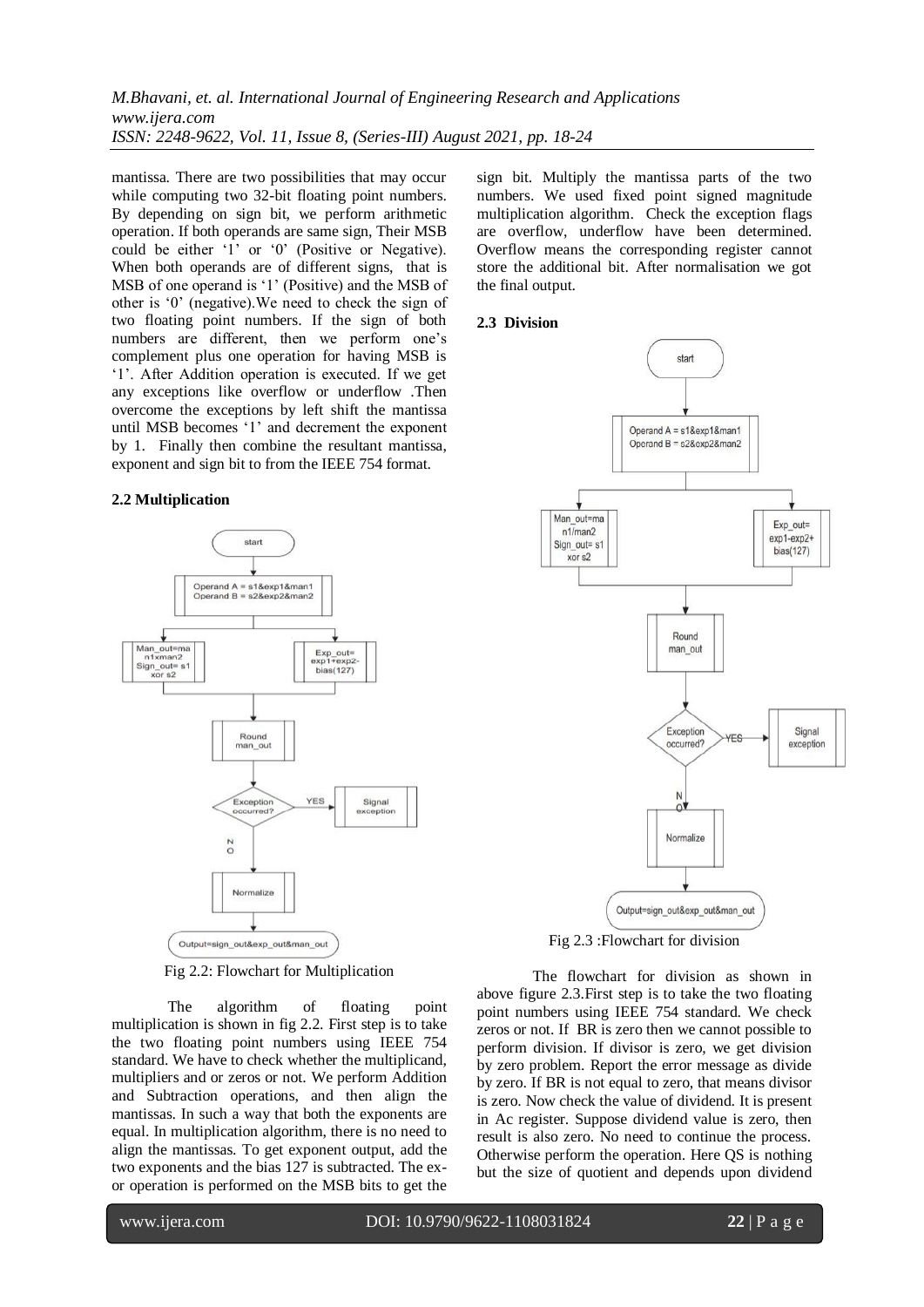sign and divisor sign as same or different. It performs exclusive or operation on dividend sign and divisor sign. If they are same then the result is zero and they are different, result will be one. Next we have to check any overflow or underflow. So for that purpose we have to subtract division from the dividend. In order to perform the subtraction operation, we need to add two's complement of the division to dividend. To overcome the overflow, we perform shift right operation. To get exponent output, Subtract the two exponents and the bias 127 is added. The ex-or operation is performed on the MSB bits to get the sign bit. Check the exception flags and overflow or underflow have been determined. Divide the mantissa parts of the two numbers. We have to follow restoring algorithm. After normalisation we got the final output.

# **IV. SIMULATION RESULTS AND PERFORMANCE ANALYSIS**



Fig 1: RTL view of 32-bit floating point ALU

The above figure 1 show the Register Transfer Level (RTL) of Floating point ALU. It describes how data is transformed as it is passed from register to register .The transforming of the data is performed by the combinational logic that exists between the registers.



Fig 2: Simulation Outputs for 32-bit floating point ALU

 The above figures 2 shows the simulation output for 32- bit flaoting point ALU, is represented in binary and unsigned decimal form. By depending on selection lines to find the output.

|                                                |             | <b>Device Utilization Summary</b> |                    |
|------------------------------------------------|-------------|-----------------------------------|--------------------|
| <b>Logic Utilization</b>                       | <b>Used</b> | <b>Available</b>                  | <b>Utilization</b> |
| Number of 4 input LUTs                         | 7,247       | 98.304                            | 7%                 |
| Number of occupied Slices                      | 3,769       | 49,152                            | 7%                 |
| Number of Slices containing only related logic | 3,769       | 3,769                             | 100%               |
| Number of Slices containing unrelated logic    | 0           | 3,769                             | 0%                 |
| Total Number of 4 input LUTs                   | 7247        | 98.304                            | 7%                 |
| Number of bonded IOBs                          | 133         | 768                               | 17%                |
| Number of DSP48s                               |             | $\frac{96}{20}$                   | $\frac{30}{276}$   |
| Average Fenout of Non-Clock Nets               | 3.09        |                                   |                    |

Fig 4: Device utilisation of 32-bit floating point ALU

The above figure 4 shows the Device utilisation of 32-bit floating point ALU, it is presented that how much area is occupied . It takes lesser area compared to older designs. Mainly this figure 4 shows the no.of LUTs are 7,247. It is the main aim to use Floating point ALU.